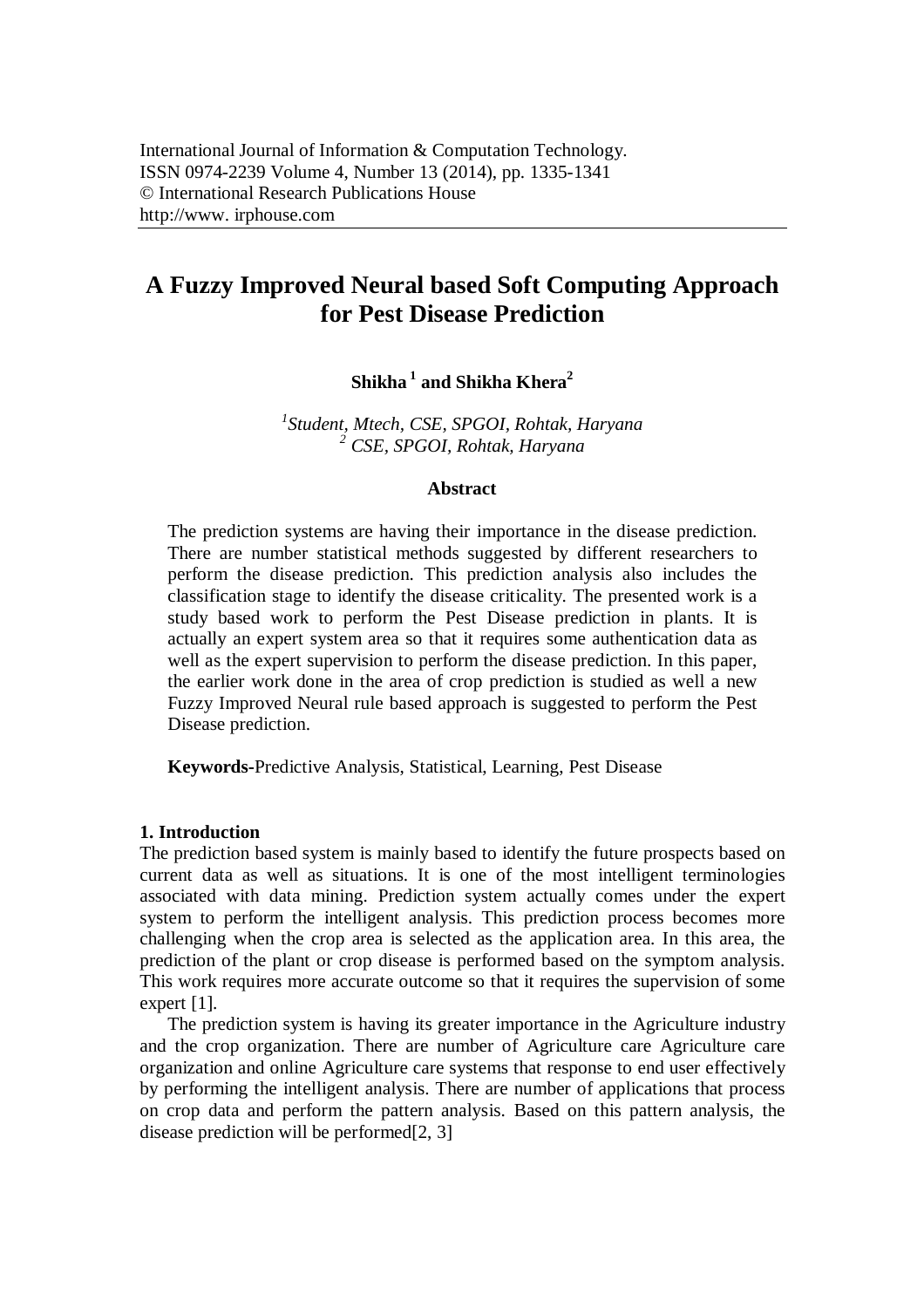The effectiveness of the prediction system actually affects the reliability of a crop based expert system. Actually the dataset present in crop area includes the detailed and the comprehensive records of plant or crop data. The accuracy of the system also depends on the accuracy of the dataset. An intelligent system with more effective dataset is able to produce effective results for crop system[4, 5].

Some other issues associated with Agriculture care organization include the dataset size and the possibilities. When a robust system is defined there are number of relative symptoms, diseases and the diagnostics respective to the particular disease. This kind of analysis includes the association between input and output under different stages. At the initial stage, the raw data is filtered to identify the most relevant dataset from the large data space. The fileration over the dataset is performed horizontally and vertically under different relative constraints. To perform the disease prediction some clustering and classification algorithms are suggested by different authors. Some of these classification approaches are defined here under

#### **A) Neural Network**

Neural network come under the soft computing approach to perform the classification by defining the intermediate layers between the input and output layers. The neural system can have multiple layers and each layer is defined with specific set of neurons with weighted values. These layers are interconnected so that the output of one layer work as the input to the next layer. In each layer, the data values are represented in the form of neurons and weightage to these neurons are applied under the conditional analysis. These neurons are performed under a classification process so that effective decision can be drawn over the values so that intelligent results can be derived from the system. The layered structure of neural network is shown in figure 1.



**Figure 1 : Neural Network System**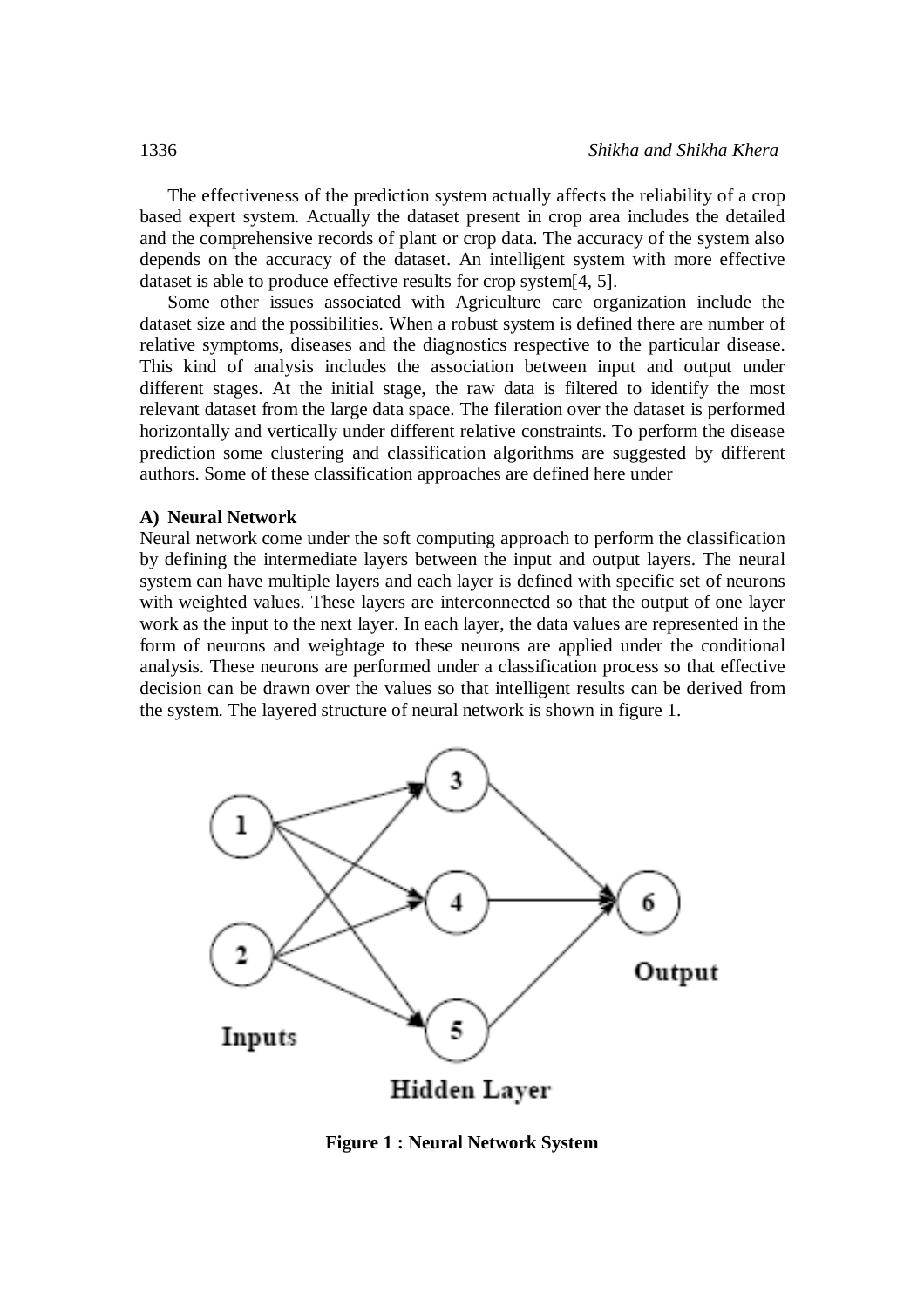As shown in this figure, the complete system is defined with three layers called input layer, output layer and the hidden layer. During the learning phase, the weights on this layer are adjusted so that effective rsults will be drawn from the system.

In this paper, a study of the existing prediction and classification approaches is defined along with a Fuzzy Improved Neural based model representation. In this section, a study to the prediction system is defined along with relative prediction based approach. In section II, the work done by earlier author in this area is discussed. In section III, a Fuzzy Improved Neural based model is represented to perform the prediction for the autistic plant or crops. In section IV, the conclusion relative to the predictive analysis is defined.

### **II LITERATURE SURVEY**

Lot of work is already done in the area of autistic plant or crop prediction under different approaches. Some of the work done by earlier researchers is defined in this section. In year 2001, Aditya Sunder has defined a study on different classification approach for the disease prediction. Author defined the comparative analysis on most effective classification approaches called association based weighted classifier and the Naïve Bayes classifier. Author presented the work on heart disease prediction under different analytical vectors. The parameters considered in this work include the symptom parameters. Author performed the performance analysis along with disease prediction so that effective approach can be identified[1]. In year 2011, Chen has defined a predictive analysis approach to predict the Agriculture status of the plant or crop. Author presented the analysis under the professional concern so that the important features from the dataset can be explored. In this paper, author defined a layered approach for disease prediction. In this approach, the preprocessing is defined to perform the dataset filtration.

The another work in same direction to predict the Pest Disease is performed by Chen. The author defined a system that can help crop professionals to identify the Pest Disease status in a plant or crop. The author defined the each processing stage broadly. The author performed the work in three layers. In first layer, the important features are selected for the plant or crop. Once the features taken, the author performed the neural network based classification approach to classify the Pest Disease. At the final stage, the author defined a analytical analysis to identify the chances of Pest Disease as well its criticality respective to a particular plant or crop[2]. The another work related to the decision support system for Pest Disease prediction is performed by Mrs. G. Subalalakshmi to predict the Pest Disease. Based on the comparative analysis on obtained dataset, the related conclusions are drawn[3].

The another work performed bed E. Barathi to predict the skin. The author has defined a survey based work to obtain the information about the different approaches to perform the prediction and also elaborate the work on skin classification and the prediction. The author has defined different classification approach to perform the prediction and the classification of the s. The author also suggested the related diagnose to the system[4]. Another survey based work is performed by Milan Kumari to different classification approaches in Cardiovascular s prediction.. The author has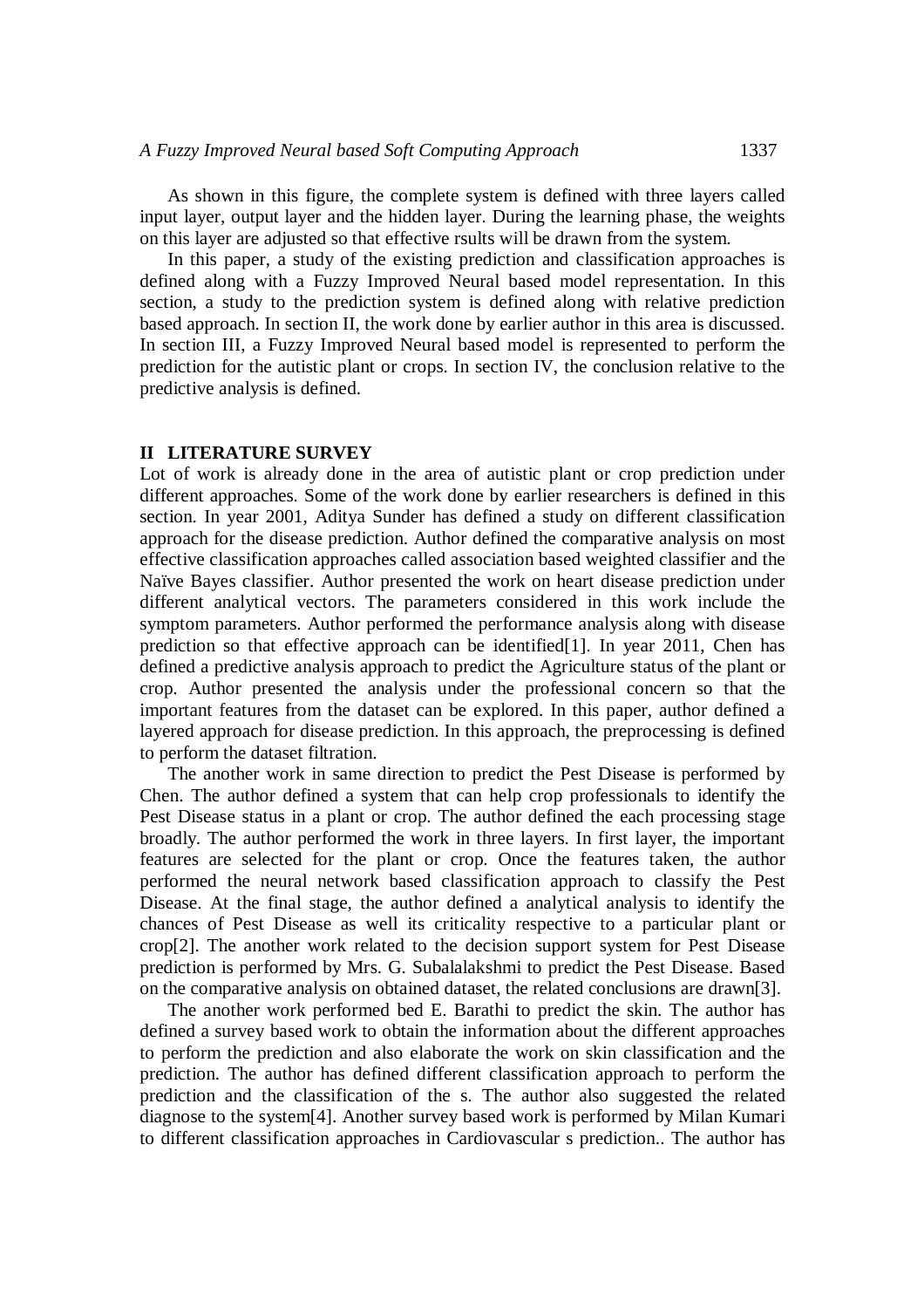defined the study on different classifiers such as Neural network, Support vector machine and the regression analysis. The comparative analysis is here provided to perform the performance analysis on these all approaches[5].

Another work is performed by jyoti soni in the same direction to predict the Pest Disease. The presented research paper has performed the knowledge discovery under different mining techniques related to the crop area. The author has performed the Pest Disease predication and the analysis under these all approaches and conclude the relative decision based on the prediction[6][8].

A work related to the crop predication was presented by Dheeraj Dixit. In this presented approach, the discussion is been performed on different symptoms and the disorder analysis on the crop database for the prediction. A hybrid model is defined that includes the association rule mining and the relative analysis to perform the prediction[7]. The probabilistic analysis on the Pest Disease prediction was defined by Dr, D Raghu. In this work, a decision support system is been presented for the Pest Disease prediction and the probalistic analysis is been performed by the author. The author has performed the Pest Disease prediction analysis under the defined approaches[9].

Shantakumar B. Patil defined a research work with intelligent and effective Pest Disease prediction system using neural based approachThe author has defined a multi layer perceptron based training algorithm to perform the analysis. The results obtained from the system shows the effective prediction of the Pest Disease [10].

The another work based on association mining is been proposed by Jabbar to discover the Pest Disease on an authenticated dataset. The obtained results from the system shows the reliability of the work[11]

#### **III Fuzzy Improved Neural based Analytical Model**

In this section, a Fuzzy Improved Neural based predictive model is suggested to perform the Pest Disease prediction in plants. This crop analysis is an application of expert system under the reliability analysis so that the Fuzzy Improved Neural based expert system was designed and relative predictive analysis was performed. This analysis includes the supervision of the area experts so that more accurate decision will be derived. In this work, a Fuzzy Improved Neural model is suggested to identify the chances of the decision under the probabilistic analysis so that the predictive results will be obtained from the system. This kind of system is effective on any authenticated dataset with small variations. The analysis is performed on the data set attributes that are considered either by taking the expert concern or obtain from the secondary source. So that the analytical results driven from the system will be more accurate. The work is also robust in terms of dataset size. As the decision is statistical so that in can performed on single record as well as on whole datset. The effectiveness of the system depends on the Fuzzy Improved Neural rules defined for the system. More accurate the rules, more effective the system will be.

Fuzzy Improved Neural logic is an intelligent analytical approach that will perform the decision making on the plant or crop symptoms and generate a rule based framework so that effective estimation of the plant or crop will be performed. The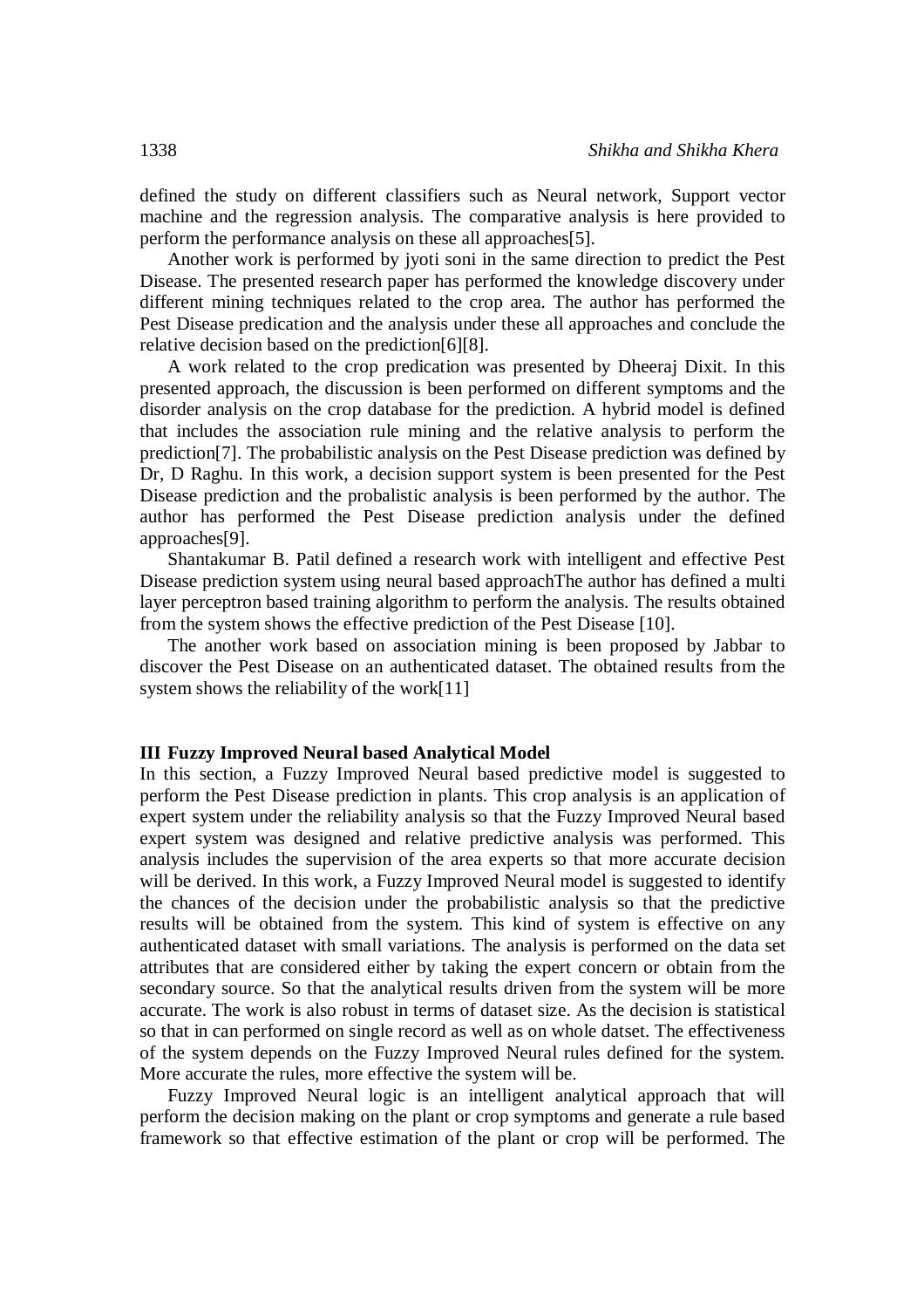rules are defined for individual attribute as well as the integration of two or more attributes. Based on this inter-related analysis, the intelligent rule based decision can be drawn. These rules are defined under the Fuzzy Improved Neural restrictions. These restriction are defined in terms of Fuzzy Improved Neural operators.

This is the general Fuzzy Improved Neural model that can be implemented for any disease prediction by setting up the relative attribute as well as conditional constraints. This model is divided in three main stages. In first stage, the filtration of the dataset is performed. The filtration is defined at two level called horizontal and vertical filtration. The horizontal filtration perform the dataset partitioning to reduce the dataset size. The vertical filration is used to reduce the number of attributes in the search. The reduction in attribute set will also reduce the Fuzzy Improved Neural rules and operators so that overall efficiency of the system.



**Figure 2 : Proposed Model**

Once the filtration stage is over, the next work is the implementation of Fuzzy Improved Neural rule over the dataset. These rules will be applied on individual attributes so the indivial attribute based classification can be performed. Once the individual attributes are filtered, in next stage, the integration of two or more attributes is done. Here the rules on combined attributes are performed. In the final stage, the Fuzzy Improved Neural operators are implemented on combined dataset to obtain the final decision.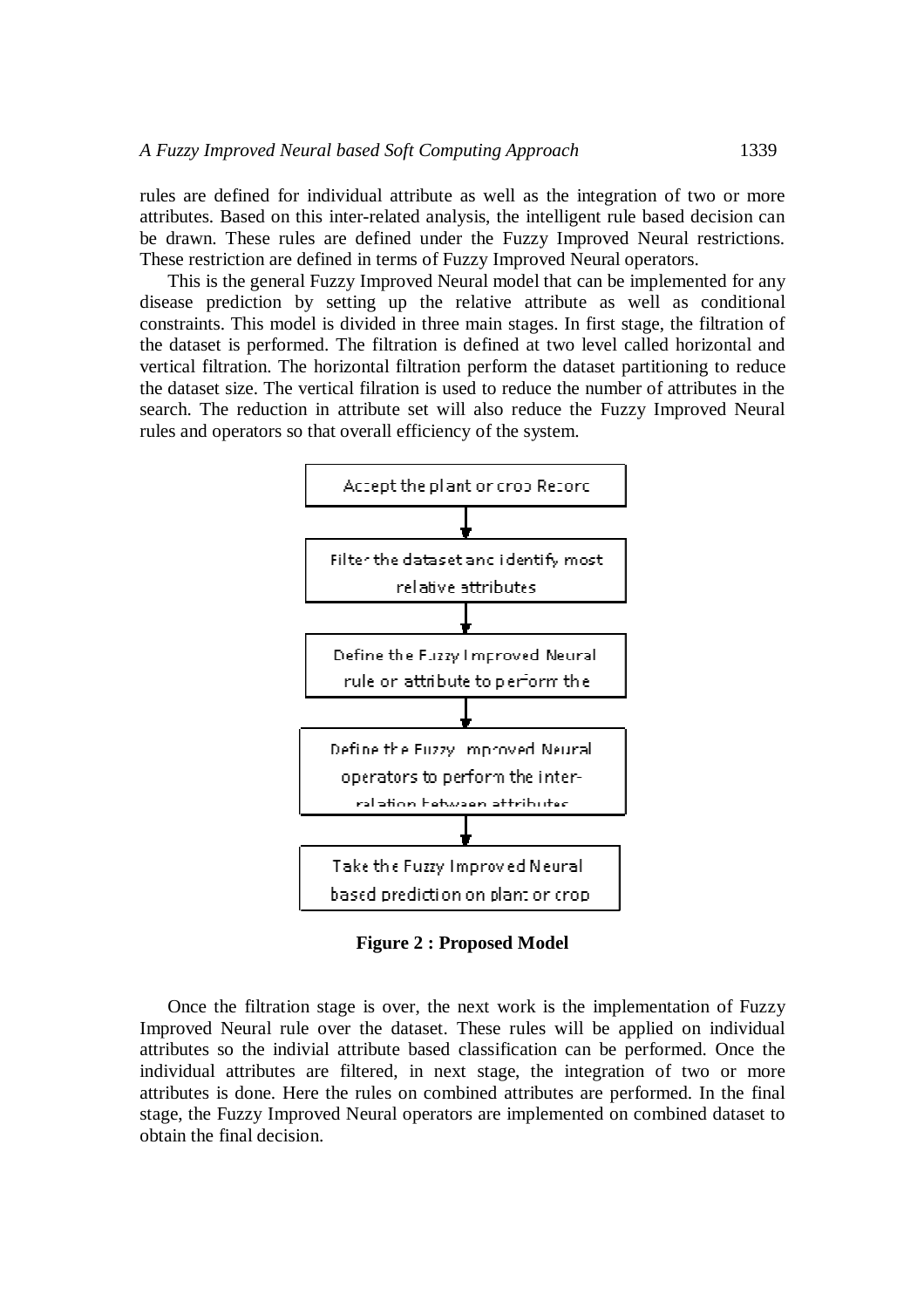# **A) Fuzzy Improved Neural Logic**

The Fuzzy Improved Neural logic is suggested in this work to perform the prediction of the disease over the dataset. This prediction is defined based on two main attribute set called Feature analysis and Disease Analysis (F, D). The feature analysis set is defined as the symptom dataset based on which the disease can be predicted. Such as the symptom attribute. Once the feature of the plant or crops is obtained, the next work is to test on different rules. These rule vectors are defined by D vector.

To obtain more accurate results, integrated attribute analysis is performed. This analysis is defined with the association of two or more attributes. These attribute set is then considered as the single attribute and the condition over the attribute is applied for the analysis. The Fuzzy Improved Neural operators are used to combine the results of the attributes to collect the final decision.

## **IV. CONCLUSION**

The present work is the analysis on the plant or crop symptom information based a prelevel decision is taken about to identify the chances of a Pest Disease. The work is under the intelligent system that can be adapted by a doctor. In this work we have taken a parameter based fuzzification that will perform the analysis based on some parameters.

### **References**

- [1] N. Aditya Sundar, "Performance Analysis Of Classification Data Mining Techniques Over Pest Disease Data Base", [IJESAT] INTERNATIONAL JOURNAL OF ENGINEERING SCIENCE & ADVANCED TECHNOLOGY ISSN: 2250-3676
- [2] AH Chen, " HDPS: Pest Disease Prediction System", Computing in Cardiology 2011;38:557-560, ISSN 0276-6574
- [3] Mrs. G. Subbalakshmi, " Decision Support in Pest Disease Prediction System using Naive Bayes", Indian Journal of Computer Science and Engineering (IJCSE), ISSN 0976-5166 Vol. 2 No. 2 Apr-May 2011 170-174
- [4] E. Barati, "A Survey on Utilization of Data Mining Approaches for Dermatological (Skin) s Prediction", Journals in Science and Technology, Journal of Selected Areas in Agriculture Informatics (JSHI) March Edition, 2011
- [5] Milan Kumari, " Comparative Study of Data Mining Classification Methods in Cardiovascular Prediction", IJCST ISSN : 2229-4333 (Print)|ISSN:0976-8 491
- [6] Jyoti Soni, " Predictive Data Mining for Crop Diagnosis: An Overview of Pest Disease Prediction", International Journal of Computer Applications (0975- 8887)
- [7] Mr. Dhiraj Pandey, " PREDICTION SYSTEM TO SUPPORT CROP INFORMATION SYSTEM USING DATA MINING APPROACH", International Journal of Engineering Research and Applications (IJERA)